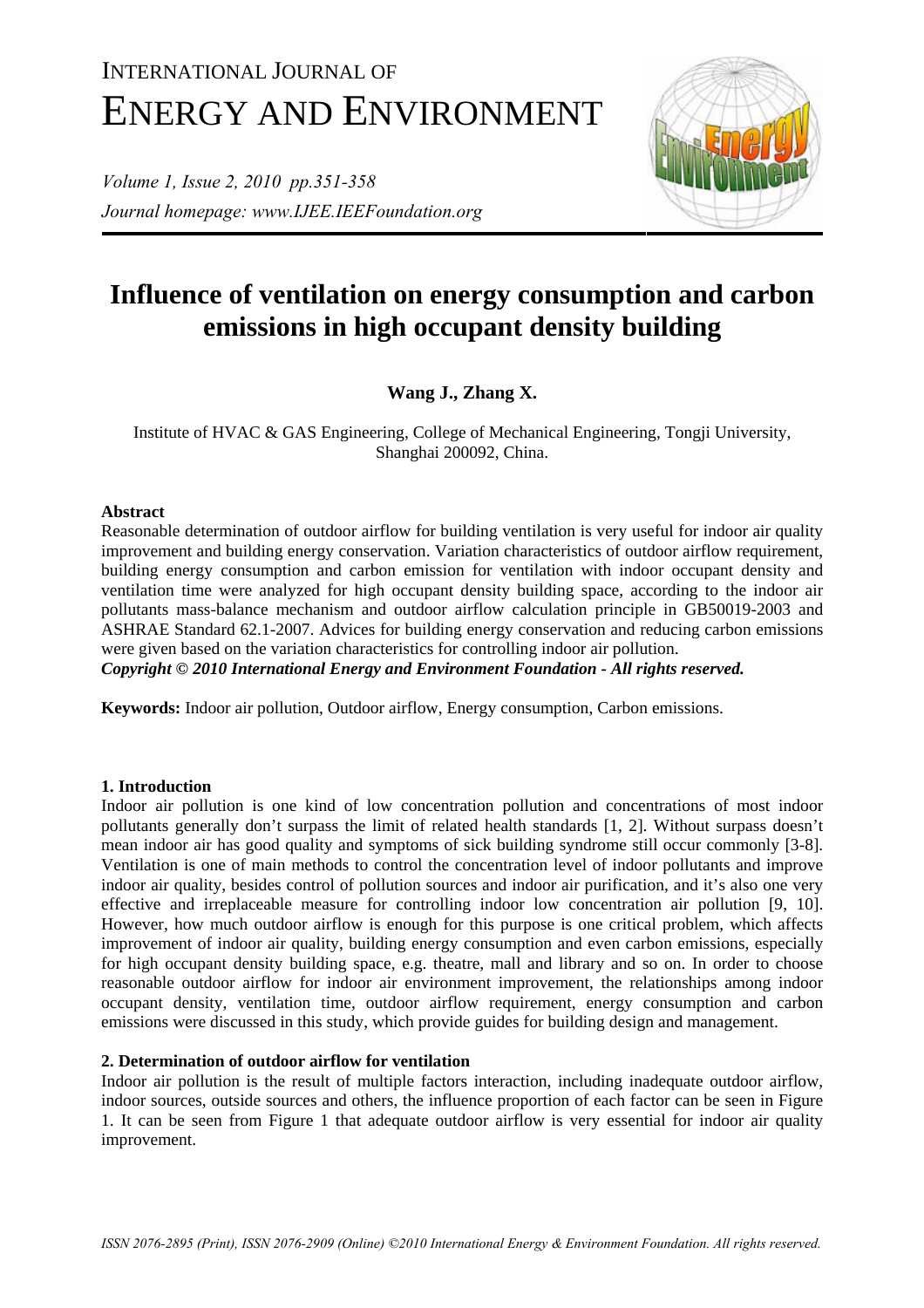

Figure 1. Reasons for indoor air pollution

However, how much outdoor airflow of ventilation is adequate for controlling indoor air pollution? In fact, the outdoor airflow requirement of building room depends on quantity of indoor air pollution sources and pollutants mass balance mechanism. The indoor air pollution sources include occupantrelated sources, building-related sources and outside-related sources. The composition of each type source and its pollutants were given in Table 1 [11-14].

| Type                            | Sources                                                                             | Pollutants                                                                                                           |
|---------------------------------|-------------------------------------------------------------------------------------|----------------------------------------------------------------------------------------------------------------------|
| <b>Occupant-related Sources</b> | Human Breath<br>Skin Metabolism                                                     | carbon dioxide<br>ammonia<br>sulfured hydrogen<br>carbon monoxide<br>volatile organic compounds                      |
| <b>Building-related Sources</b> | Building materials<br>Paints/adhesives/solvent<br>Furnishing<br>Commercial products | formaldehyde<br>volatile organic compounds<br>radon<br>ozone<br>ammonia                                              |
| <b>Outside-related Sources</b>  | Motor vehicles<br>Industry<br>Public work<br>Agriculture<br>Ground<br>Sewage        | sulphur dioxide<br>nitrogen Oxides<br>carbon monoxide<br>volatile organic compounds<br>ozone<br>lead<br>particulates |

| Table 1. Indoor air pollution sources and pollutants |
|------------------------------------------------------|
|------------------------------------------------------|

The purpose of ventilation is keeping concentration of indoor air pollutants at allowed level. While there are five factors determining indoor pollutants concentration, including emission of indoor air pollution sources, dilution with outdoor airflow, air purification, chemical reaction and heterogeneous removal. Therefore, the indoor air pollutant concentration can be obtained in accordance with equation (1).

$$
C = (C_0 - \frac{G + C_i A_i - R}{A_i + K A_r + V_d S})e^{-(A_i + K A_r + V_d S)t/V} + \frac{G + C_i A_i - R}{A_i + K A_r + V_d S}
$$
(1)

where  $C_0$  is the indoor initial concentration of indoor air pollutant (mg/m<sup>3</sup>),  $C_i$  is the air pollutant concentration of outdoor airflow  $(mg/m<sup>3</sup>)$ , *G* is the emission of indoor air pollution source  $(mg/s)$ ,  $A<sub>i</sub>$  is the outdoor airflow  $(m^3/s)$ ,  $A_r$  is the circulation airflow of air purification  $(m^3/s)$ , *K* is the purification efficiency, *R* is the indoor air pollutant remove caused by chemical reaction (mg/s),  $V_d$  is the deposition velocity (m/s), determined by the molecular diffusion coefficient, *S* is the area for heterogeneous removal  $(m<sup>2</sup>)$ , *V* is the volume of building room  $(m<sup>3</sup>)$ , *t* is the ventilation time (s).

*ISSN 2076-2895 (Print), ISSN 2076-2909 (Online) ©2010 International Energy & Environment Foundation. All rights reserved.*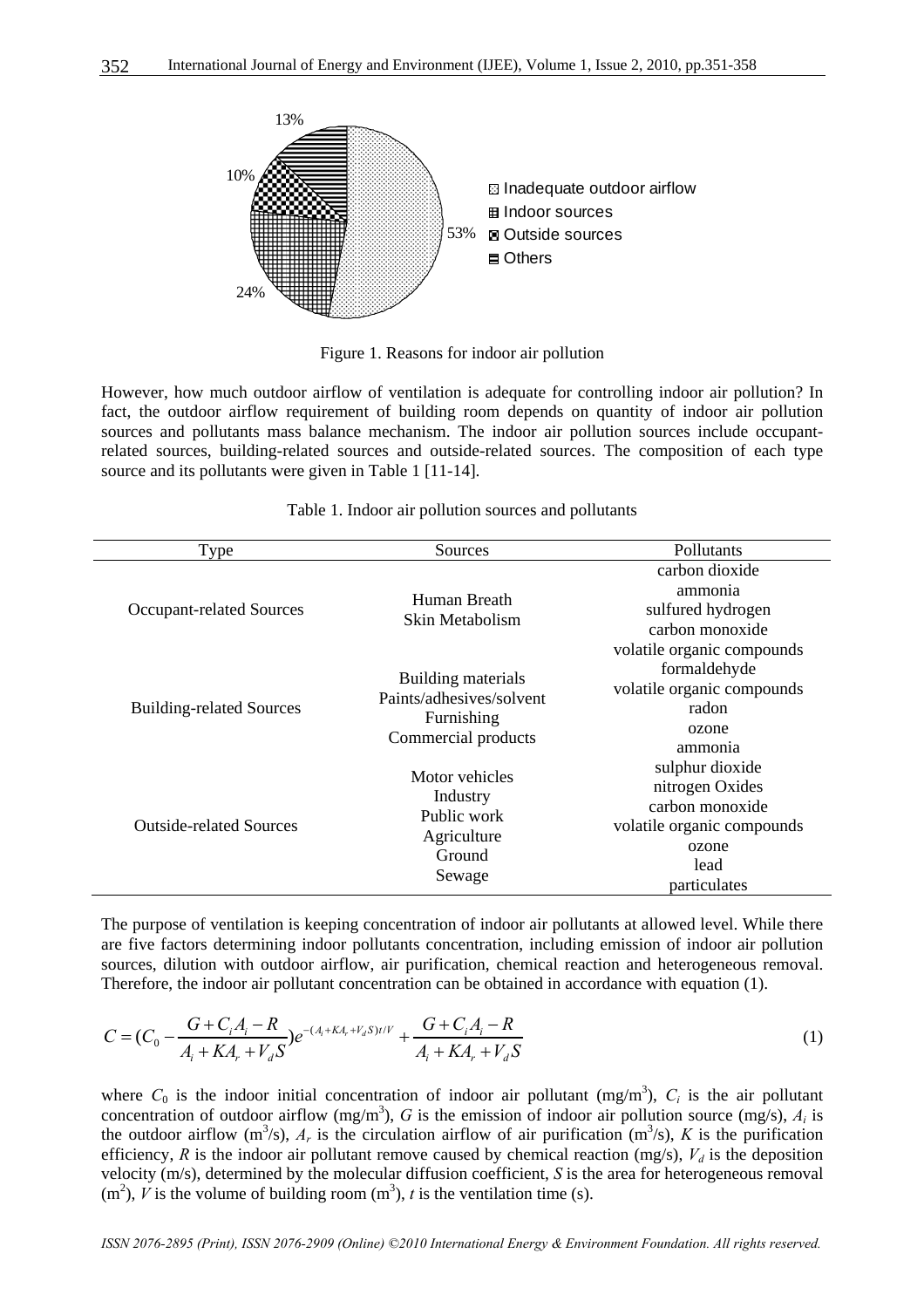If the air purification, chemical reaction and heterogeneous removal were ignored, the outdoor airflow can be gotten from equation (2).

$$
C = (C_0 - \frac{G + C_i A_i}{A_i})e^{-(A_i/V)t} + \frac{G + C_i A_i}{A_i}
$$
\n(2)

In fact, it may take some time for *C* to reach the maximum indoor allowable pollutant concentration  $(C_n)$ when indoor initial pollutant concentration  $(C_0)$  is less than  $C_n$ . Therefore, the ventilation process can be divided into two stages, the *C* was assumed to equal to the average of  $C_0$  and  $C_n$  in the first stage  $(t \leq V/A_i)$ , and equal to  $C_n$  in the second stage  $(t-V/A_i)$ . Of course, the steady ventilation state appeared when ventilation time was long enough.

In addition, China Ventilation Standards GB50019-2003 and ASHRAE Standard 62.1-2007 in USA also provide methods for determination of outdoor airflow at steady state, seen in equation (3) and (4) [10, 15].

$$
A_i = A_p P \tag{3}
$$

$$
A_i = R_p P + R_a F \tag{4}
$$

where  $A_p$  is the outdoor airflow rate required per person in GB50019-2003 (m<sup>3</sup>/(h·person)), *P* is the zone population,  $R_p$  is the outdoor airflow rate required per person in ASHRAE Standard 62.1-2007  $(m<sup>3</sup>/(h-person))$ ,  $R_a$  is the outdoor airflow rate required per unit area in ASHRAE Standard 62.1-2007  $(m<sup>3</sup>/(h·m<sup>2</sup>))$ , F is the zone floor area  $(m<sup>2</sup>)$ .

#### **3. Variation characteristics**

Due to difference of ventilation time and occupant retention time, there were three typical high occupant density building space, including theatre, mall and library, whose geometry sizes and outdoor airflow rates were given in Table 2 [10, 15].

|                                    | Buildings types |         |         |
|------------------------------------|-----------------|---------|---------|
|                                    | Theatre         | Mall    | Library |
| Area $[m^2]$                       | 2076.00         | 2435.00 | 1620.00 |
| Height $[m]$                       | 7.00            | 5.00    | 4.00    |
| $R_p$ [m <sup>3</sup> /(h·person)] | 18.00           | 13.68   | 9.00    |
| $R_a [m^3/(h \cdot m^2)]$          | 1.08            | 1.08    | 2.16    |
| $A_p$ [m <sup>3</sup> /(h·person)] | 20.00           | 20.00   | 15.00   |

Table 2. Geometry sizes and outdoor airflow rates

#### *3.1 Outdoor airflow requirement variation*

Indoor occupant density of high occupant density building space is variable obviously with time and behaves different characteristics in different region, which is affected by season, climate and holidays. Therefore, outdoor airflow for controlling indoor air pollution is changing with indoor occupant density and ventilation time, seen in Figure 2, 3 and 4. It can be seen that the outdoor airflow increased with ventilation time for theatre, mall and library, when  $C_0$  was more than  $C_n$ , but it's reverse when  $C_0$  was less than  $C_n$ , as a result of different ventilation efficiency. Of course, the outdoor airflow may remain unchanged after long enough ventilation time.

For another hand, when indoor occupant density raises, the outdoor airflows of theatre, mall and library also increased for any definite ventilation moment. Moreover, the outdoor airflow of theatre derived from equation (4) was more than that obtained from equation (2) in initial period, and the less the indoor occupant density was, the longer this situation lasted. But the outdoor airflows of mall and library gotten from equation (4) were less than those derived from equation (2) for any definite indoor occupant density and ventilation time, and this was also true for the relationship between outdoor airflows of library obtained from equation (2) and equation (3) respectively. In addition, there existed critical indoor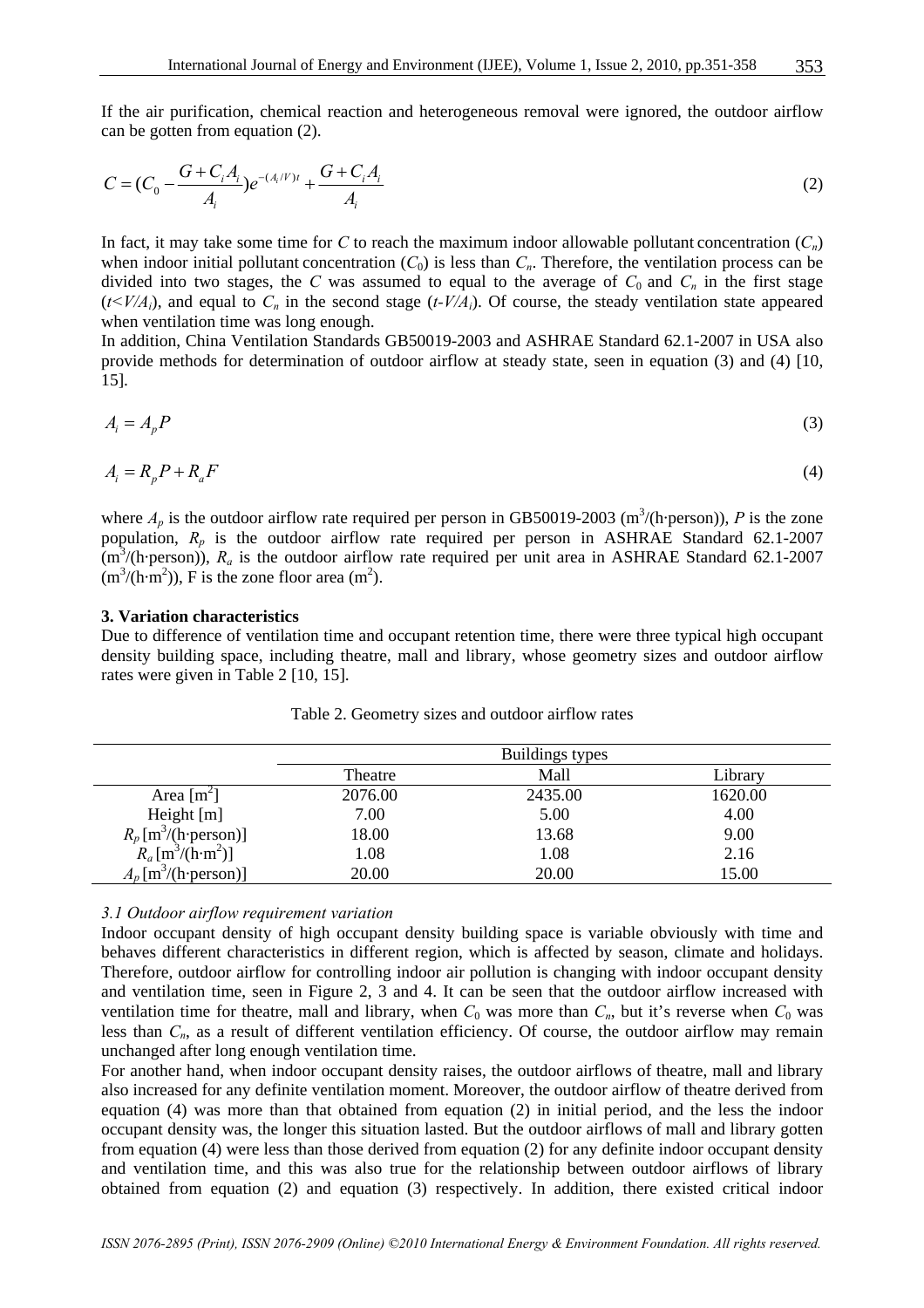occupant density. The outdoor airflows of theatre and mall derived from equation (2) were more than those obtained from equation (3) when indoor occupant density was less than critical indoor occupant density, and vice versa.



Figure 2. Outdoor airflow variation of theatre with indoor occupant density and ventilation time



Figure 3. Outdoor airflow variation of mall with indoor occupant density and ventilation time



Figure 4. Outdoor airflow variation of library with indoor occupant density and ventilation time

Actually, when  $C_0$  was less than  $C_n$ , it may allow without ventilation before  $C_0$  reaches to  $C_n$ . The time of this process can be seen in Figure 5.

*ISSN 2076-2895 (Print), ISSN 2076-2909 (Online) ©2010 International Energy & Environment Foundation. All rights reserved.*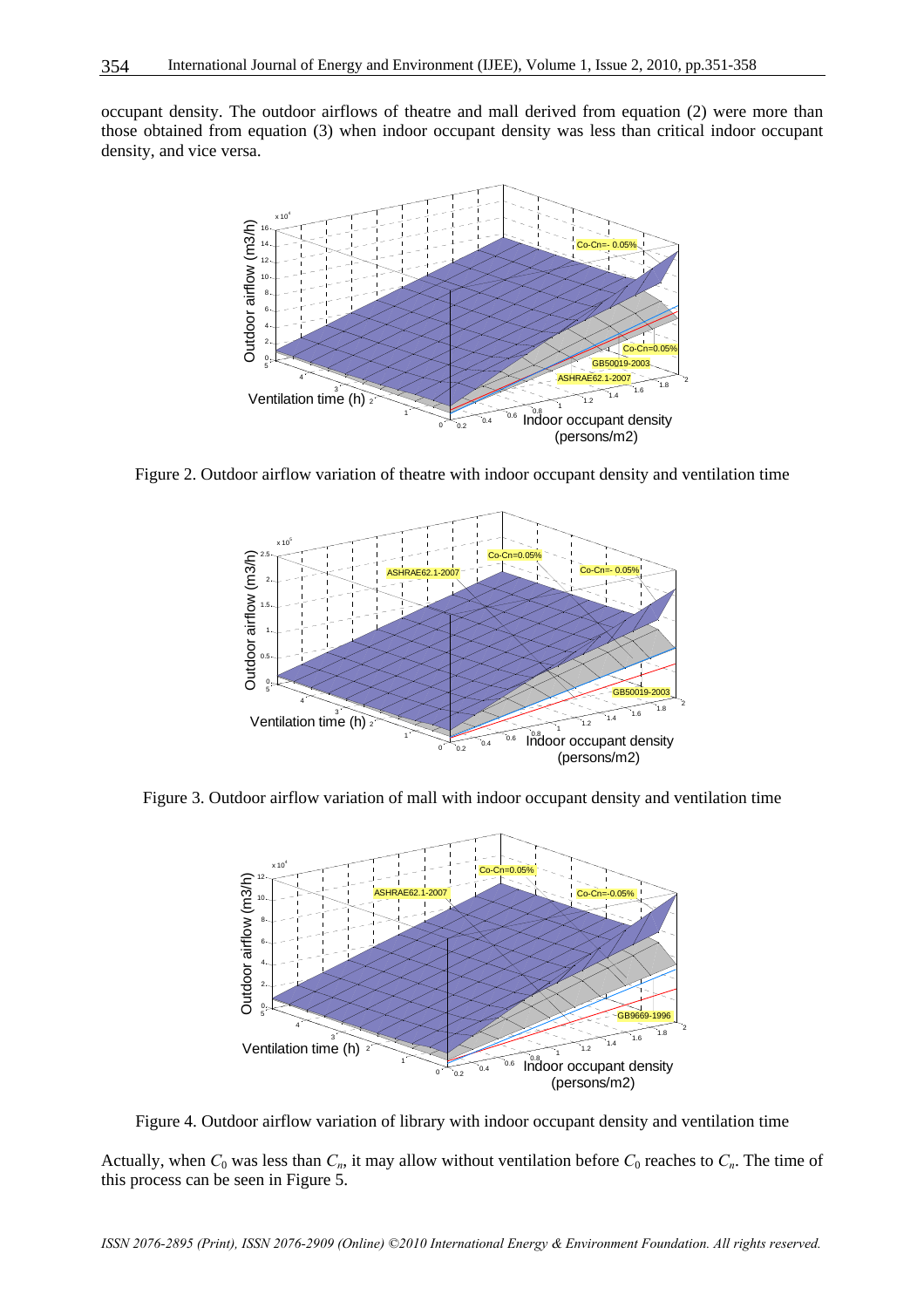

Figure 5. Time for without ventilation  $(C_n-C_0=0.05\%)$ 

#### *3.2 Energy consumption variation*

Building energy consumption caused by outdoor airflow for building ventilation refers to treatment and transportation of outdoor airflow, the former includes refrigeration in summer, dehumidification in transition seasons, heating in winter. Energy consumption of one kilogram outdoor airflow can be obtained in accordance with equation (5).

$$
q = q_{t1} + q_{t2} \tag{5}
$$

where  $q_{tl}$  is the energy consumption for treatment of outdoor airflow,  $q_{t2}$  is the energy consumption for transportation of outdoor airflow.

The building energy consumptions of theatre, mall and library for building ventilation in 5 hours in a typical day of summer were given in Figure 6. It can be seen that the building energy consumptions increased linearly with indoor occupant density. Moreover, the larger building area was, the higher growth rate of building energy consumption was for the same method to determine outdoor airflow. In addition, the difference between building energy consumptions obtained from mass balance relationship (MBR) and ASHRAE Standard 62.1-2007 (or GB50019-2003) respectively was very remarkable, but it's not for those derived from ASHRAE Standard 62.1-2007 and GB50019-2003. Therefore, it's very important to choose reasonable method to determine outdoor airflow of ventilation for building design and management.



Figure 6. Energy consumption variations of theatre, mall and library for building ventilation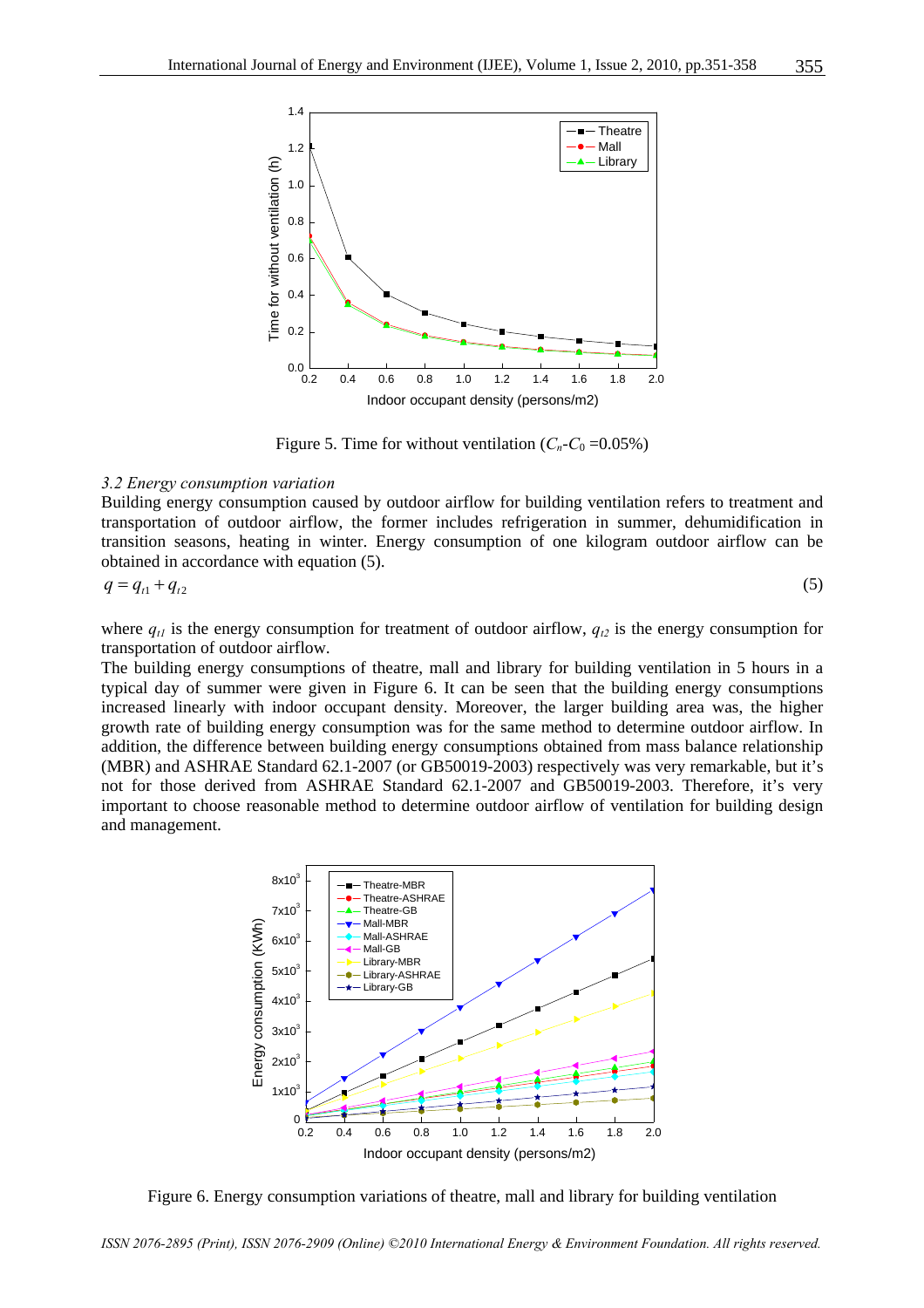#### *3.3 Carbon emission variation*

Building carbon emission caused by outdoor airflow for building ventilation roots from fossil energy consumption. Carbon emission of building energy consumption can be derived from accordance with equation (6).

$$
E_{CO_2} = q\varepsilon \tag{6}
$$

where  $\varepsilon$  is the carbon emission coefficient of fossil energy consumption.

The building carbon emission of theatre, mall and library for building ventilation in 5 hours in a typical day of summer are given in Figure 7. The variation trend of carbon emission is similar to that of building energy consumption. It's worth pointing out that stopping ventilation before  $C_0$  reaches to  $C_n$  and using green building materials are also useful for reducing building carbon emission, besides choosing reasonable outdoor airflow for building ventilation.



Figure 7. Carbon emission variations of theatre, mall and library for building ventilation

#### **4. Conclusion**

Outdoor airflow requirement variation with indoor occupant density and ventilation time for high occupant density building space given in this study is essential for choosing effective ventilation strategy and improving indoor air quality. Moreover, decrease of building energy consumption and carbon emission for ventilation depends on reasonable determination of outdoor airflow, which is also important for coordinating requirement of indoor air quality improvement and requirement of building energy conservation.

#### **Acknowledgements**

This work was supported by Institute of HVAC&GAS Engineering. The authors would like to acknowledge Mr. X. Su for his kind assistance in this research.

#### **References**

- [1] Shen J.M. Fresh air and indoor air quality. International Symposium on Indoor Air Quality in Asia, 1994.
- [2] Wei H.S. Indoor air pollution. Resources, Conservation and Recycling. 1996, 16, 77-91.
- [3] Rotton J., White S.M. Air pollution, the sick building syndrome and social behaviour. Environment International 1996, 22(1), 53-60.
- [4] Sundell J. On the history of indoor air quality and health. Indoor Air. 2004, 14(7), 51-58.
- [5] Hayashi M., Osawa H. The influence of the concealed pollution sources upon the indoor air quality in houses. Building and Environment. 2008, 43(3), 329-336.
- [6] Raimo O., Salonen, Arto S., et al. Health risk assessment of indoor air pollution in Finnish ice arenas. Environment International. 2008, 34(1), 51-57.